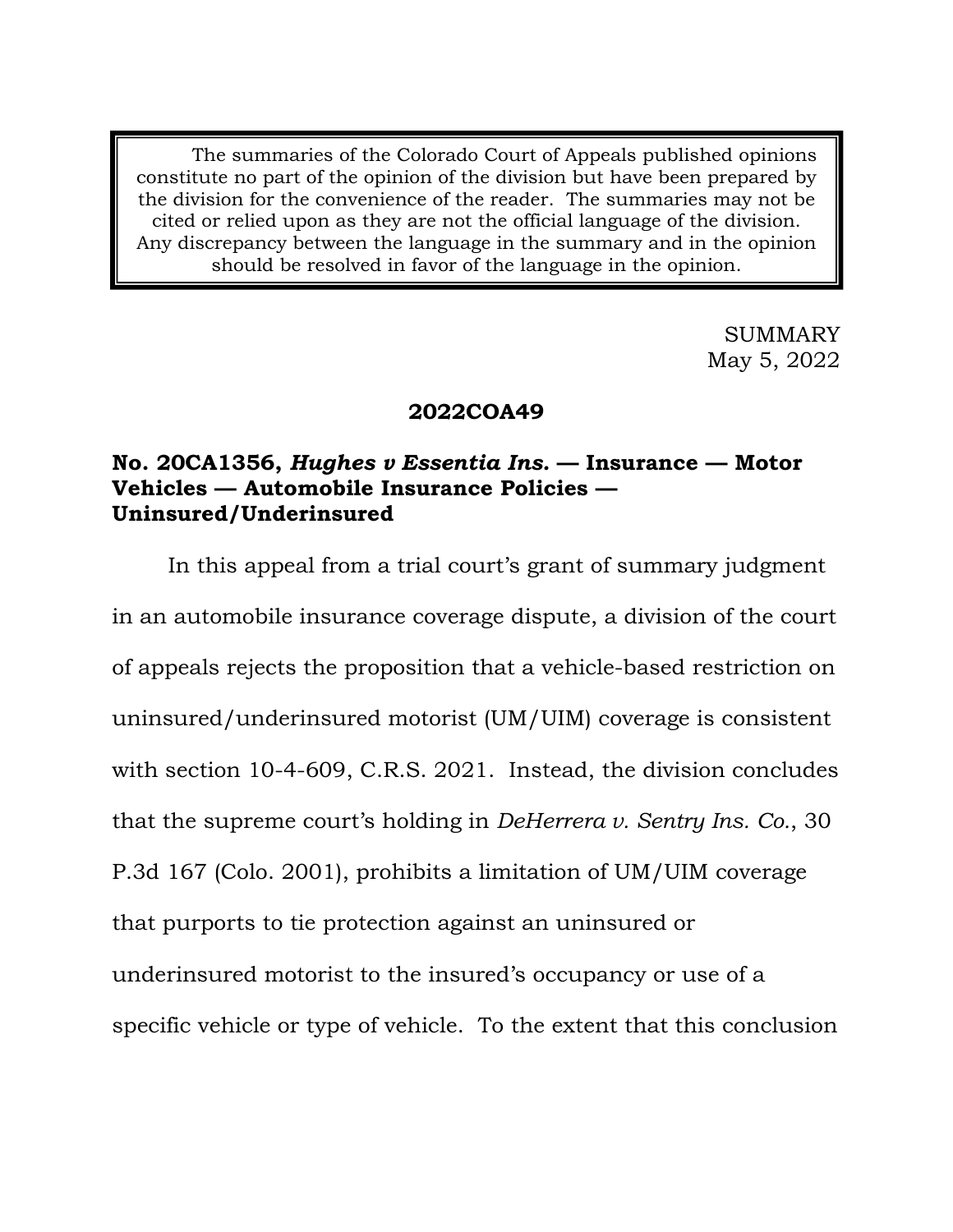is inconsistent with the holding in *Cruz v. Farmers Ins. Exch.*, 12 P.3d 307 (Colo. App. 2000), the division declines to follow it.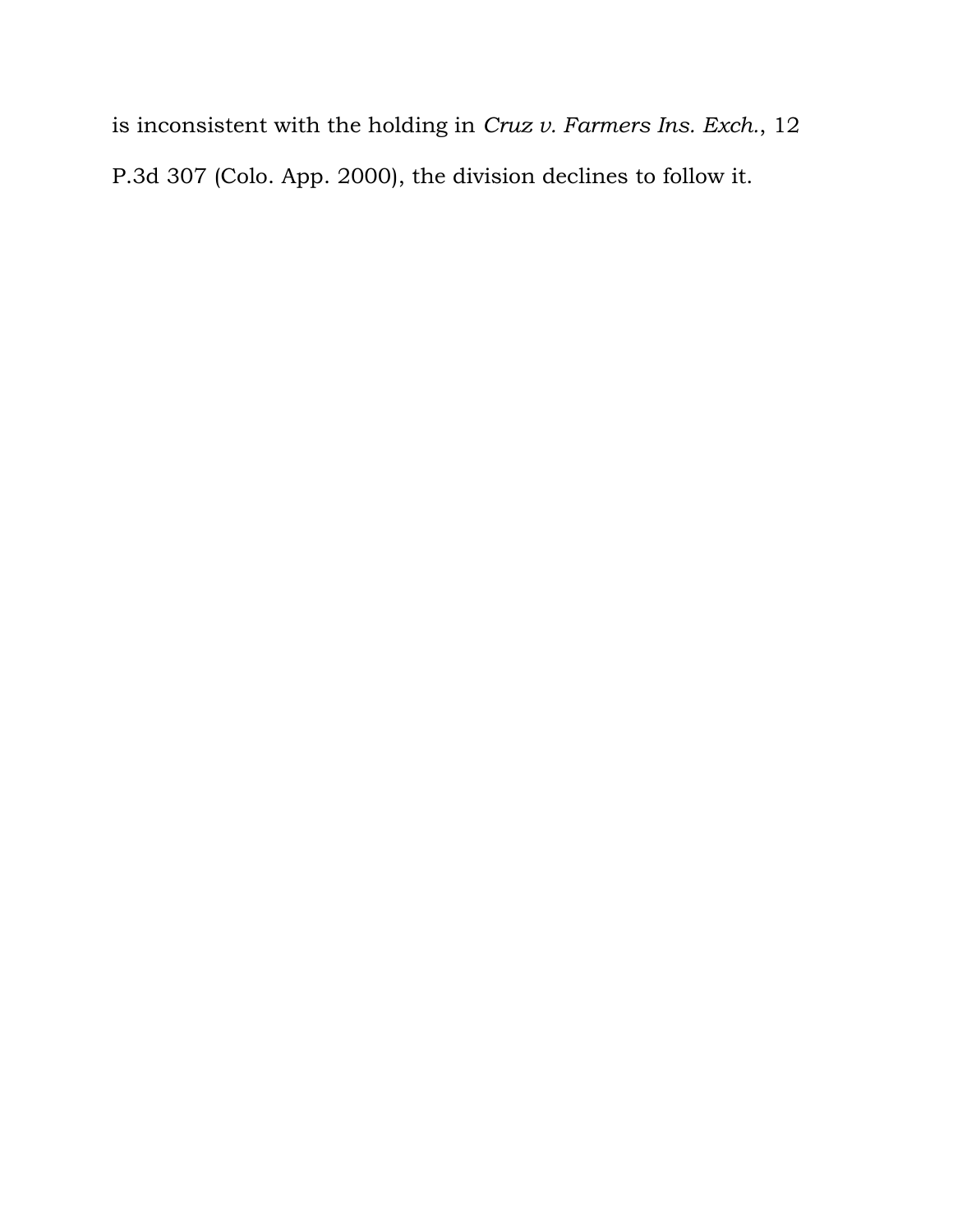#### Court of Appeals No. 20CA1356 Boulder County District Court No. 19CV30790 Honorable Thomas F. Mulvahill, Judge

Beverly Hughes,

Plaintiff-Appellant,

v.

Essentia Insurance Company,

Defendant-Appellee.

#### JUDGMENT REVERSED AND CASE REMANDED WITH DIRECTIONS

Division V Opinion by JUDGE WELLING Dunn and Yun, JJ., concur

Announced May 5, 2022

Bachus & Schanker, LLC, Corey A. Holton, Scot Kreider, Denver, Colorado, for Plaintiff-Appellant

Sutton|Booker P.C., Jacquelyn S. Booker, Rachel T. Jennings, Denver, Colorado, for Defendant-Appellee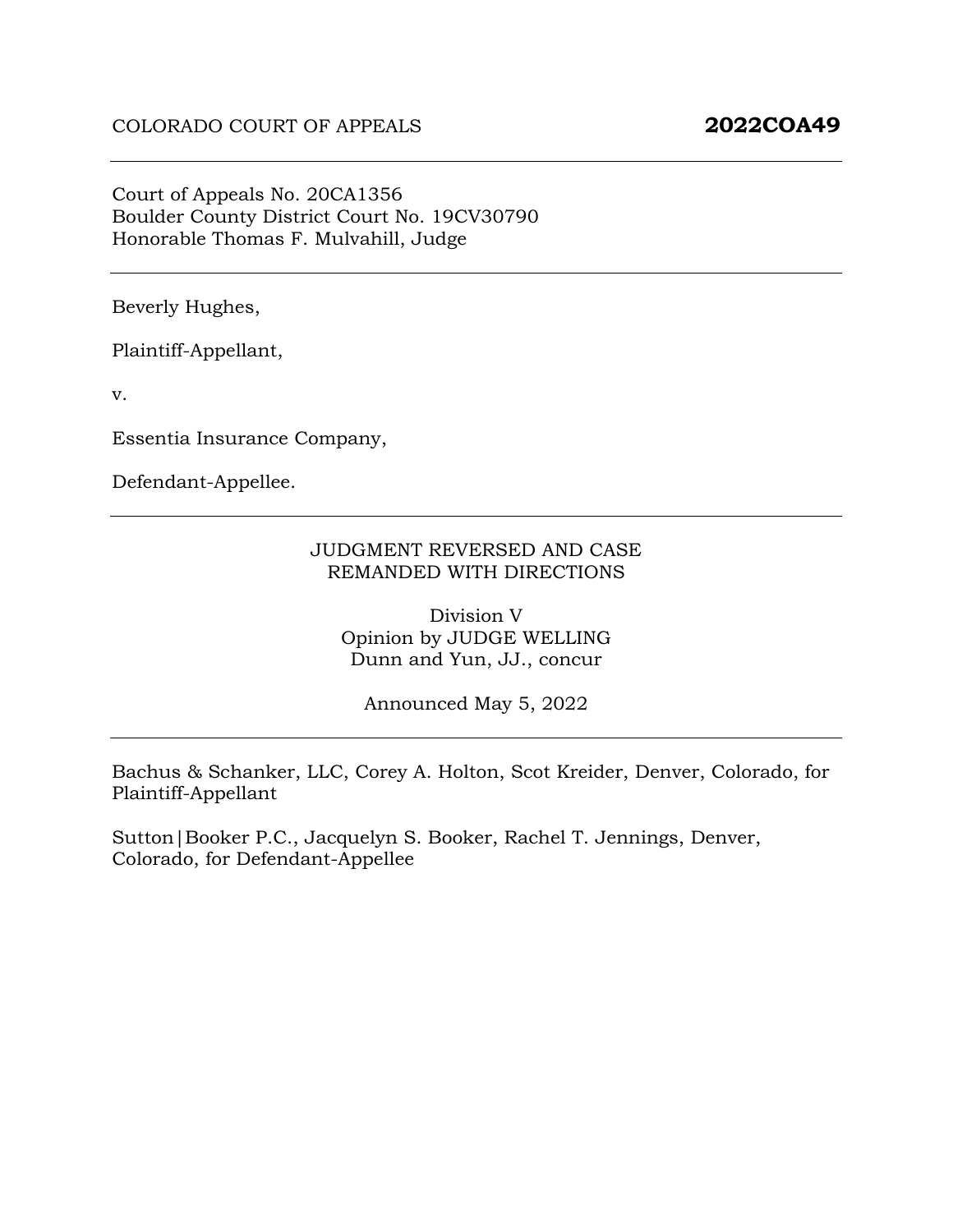¶ 1 This is an appeal from a trial court's grant of summary judgment in an automobile insurance coverage dispute. The plaintiff, Beverly Hughes, was injured in a car accident and sought to recover uninsured/underinsured motorist (UM/UIM) benefits under her auto insurance policy from defendant, Essentia Insurance Company (Essentia), which insured her two classic cars. At the time of her injury, Hughes wasn't driving either of the classic cars and was, instead, driving her "regular use vehicle" — a vehicle she was required to have and separately insure in order to maintain her classic car insurance policy.

¶ 2 The classic car insurance policy explicitly excepted "regular use vehicles" from UM/UIM coverage, and therefore Essentia refused to provide Hughes with UM/UIM benefits for her injuries because she wasn't using one of the classic cars at the time of the accident. Hughes filed suit, alleging that she was entitled to the UM/UIM benefits under the Essentia classic car insurance policy regardless of what vehicle she was driving at the time of the accident.

¶ 3 Relying on *Cruz v. Farmers Insurance Exchange*, 12 P.3d 307 (Colo. App. 2000), the trial court concluded that a "regular use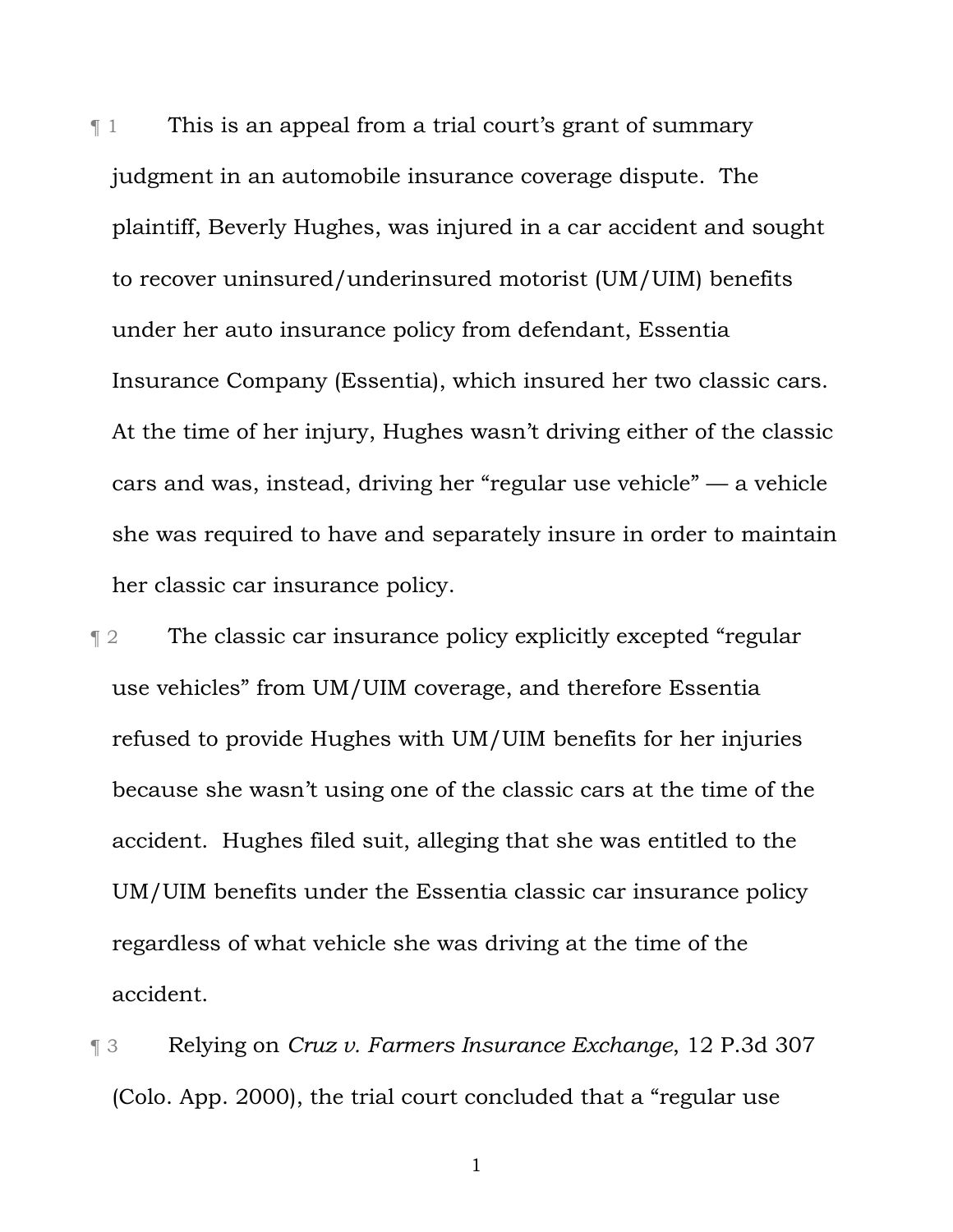vehicle" exclusion in a classic car insurance policy adheres to both section 10-4-609, C.R.S. 2021, and the supreme court's interpretation of section 10-4-609, because Hughes was still protected through her "regular use vehicle" insurance policy.

- ¶ 4 This case raises an issue of first impression: whether an automobile insurance policy restriction that insureds can only access their UM/UIM benefits when they are injured in the covered vehicle is valid under section 10-4-609. We conclude that it isn't.
- ¶ 5 We reject the proposition that a vehicle-based restriction is consistent with section 10-4-609. Instead, we conclude that the trial court erred by failing to apply our supreme court's holding in *DeHerrera v. Sentry Insurance Co.*, 30 P.3d 167 (Colo. 2001), which provides that UM/UIM benefits cover *persons* injured by uninsured or underinsured motorists and can't be tied to the occupancy or use of a particular vehicle or type of vehicle.
- **Therefore, we reverse the summary judgment and remand the** case to the trial court for further proceedings consistent with this opinion.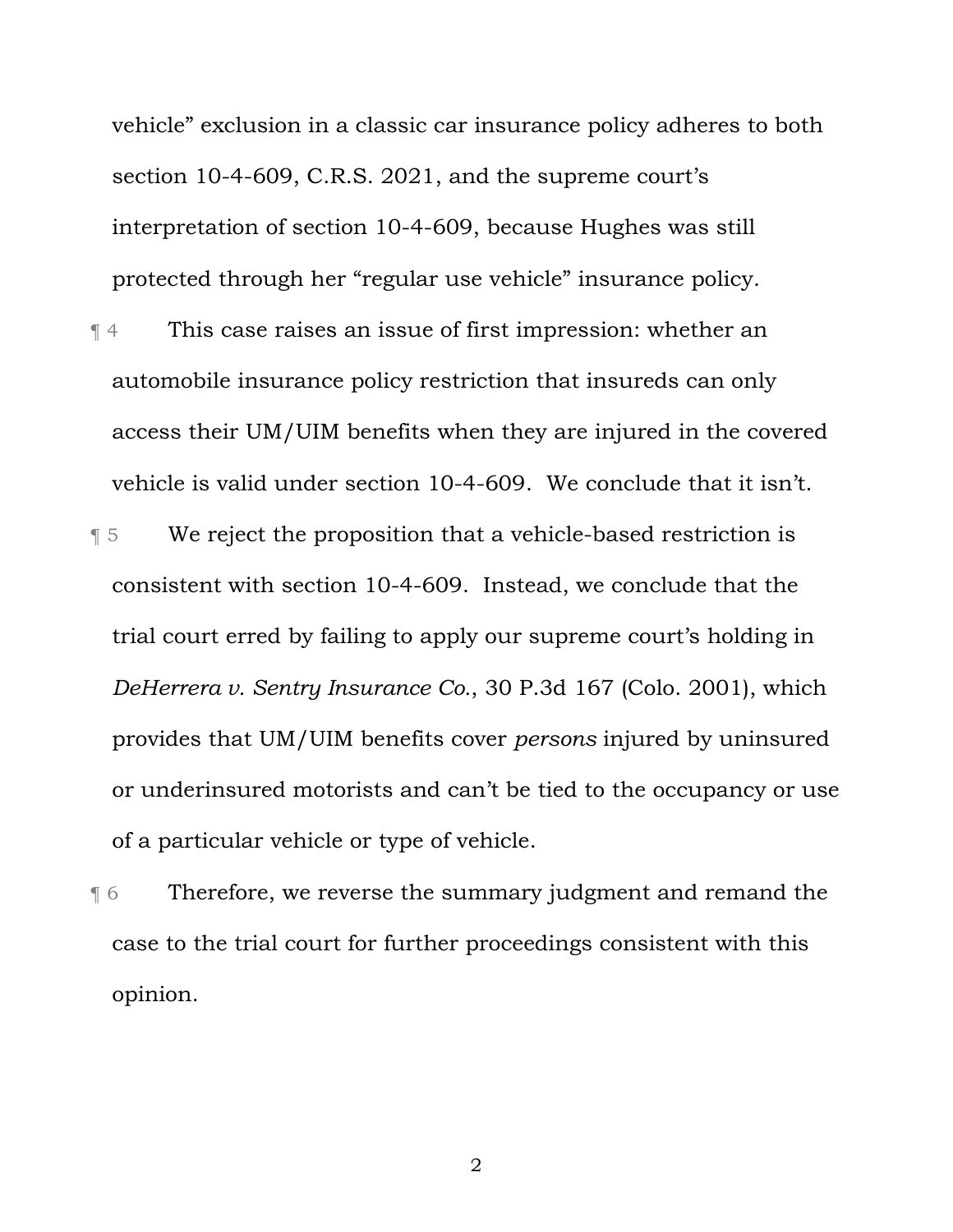### I. Background

- ¶ 7 Hughes alleged that she was seriously injured in an automobile accident caused by another driver. At the time of the accident, Hughes was driving a Ford Edge owned by her employer but provided to her for her regular use. The driver who caused the accident was insured by an auto policy with bodily injury limits of \$25,000. Hughes alleged that her injuries and losses substantially exceeded the negligent driver's insurance coverage limit.
- ¶ 8 At the time of the accident, Hughes was insured by two automobile insurance policies: one issued by Travelers Insurance (Travelers) and another issued by Essentia. Both policies provided for UM/UIM coverage. Hughes filed suit against both Travelers and Essentia for UM/UIM benefits. Hughes settled her claim against Travelers.
- ¶ 9 The Essentia policy insures two classic cars a 1967 Ford Mustang and a 1930 Ford Model A. Under the Essentia policy, Hughes' husband is the named insured and Hughes is a named driver. The Essentia policy requires that the policy holder own a "regular use vehicle," which must be "insured by a separate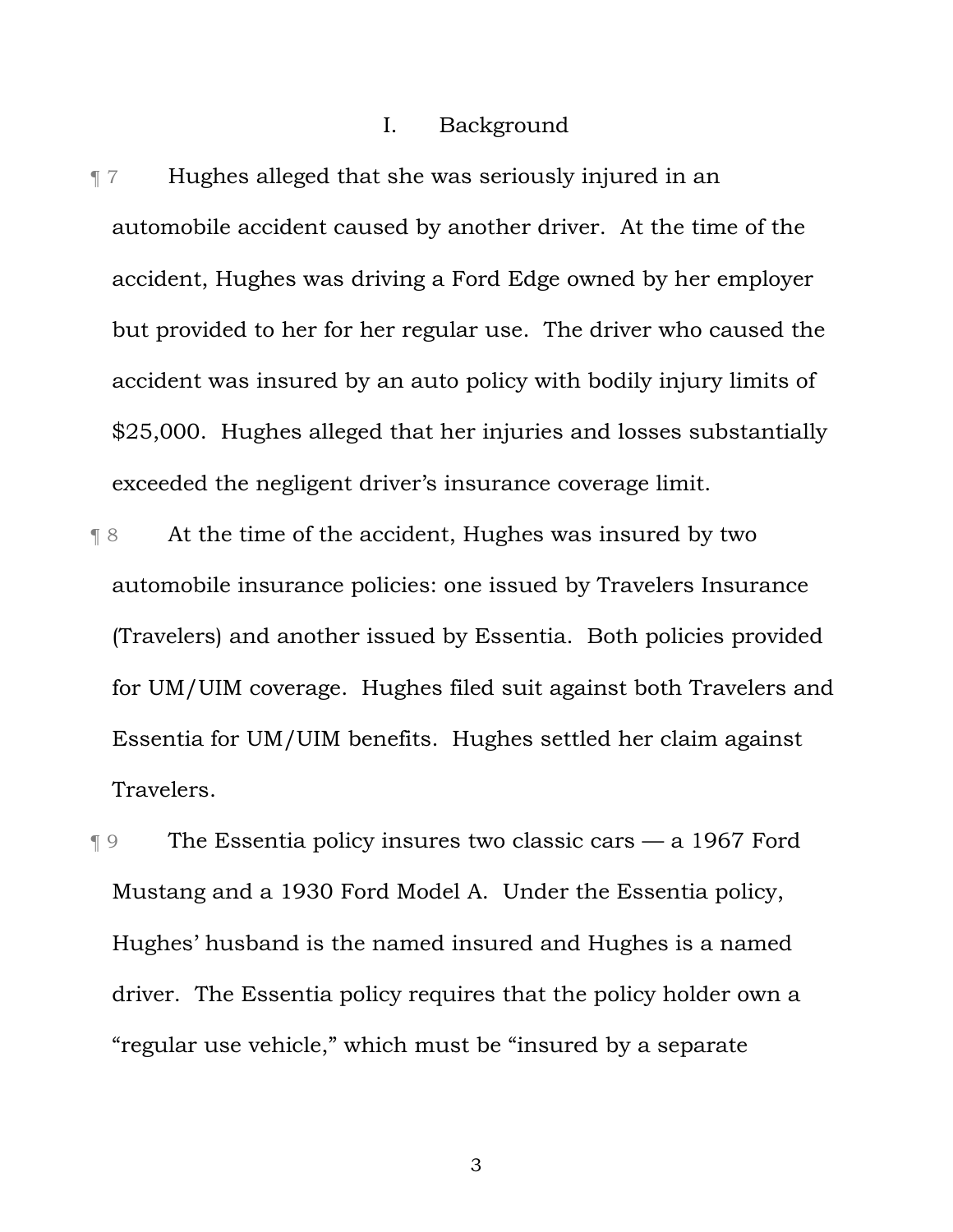insurance policy which must be in effect for the entire time [the Essentia classic carl policy is in effect."

- ¶ 10 Essentia moved for summary judgment on Hughes' claims, arguing that Hughes wasn't entitled to UM/UIM benefits under the Essentia policy because, at the time of the accident, she wasn't driving one of the covered cars (the 1967 Ford Mustang or the 1930 Ford Model A) but was driving her "regular use vehicle."
- ¶ 11 The trial court granted summary judgment in favor of Essentia, concluding that enforcing the Essentia policy as written is consistent with section 10-4-609 and Colorado public policy, and protects Hughes' interest in two ways.
- **Term 5 First, the trial court found that the Essentia policy is** specifically for classic cars, and the Essentia policy states that the insured cars are not considered "regularly used vehicles." Thus, the clear language of the policy states that the insured classic cars wouldn't be regularly used, lowering the likelihood and risk of an accident and, in turn, lowering the insurance rates and premiums for cars in this category.
- ¶ 13 Second, the trial court reasoned, Hughes' interest was protected through the Essentia policy's requirement that she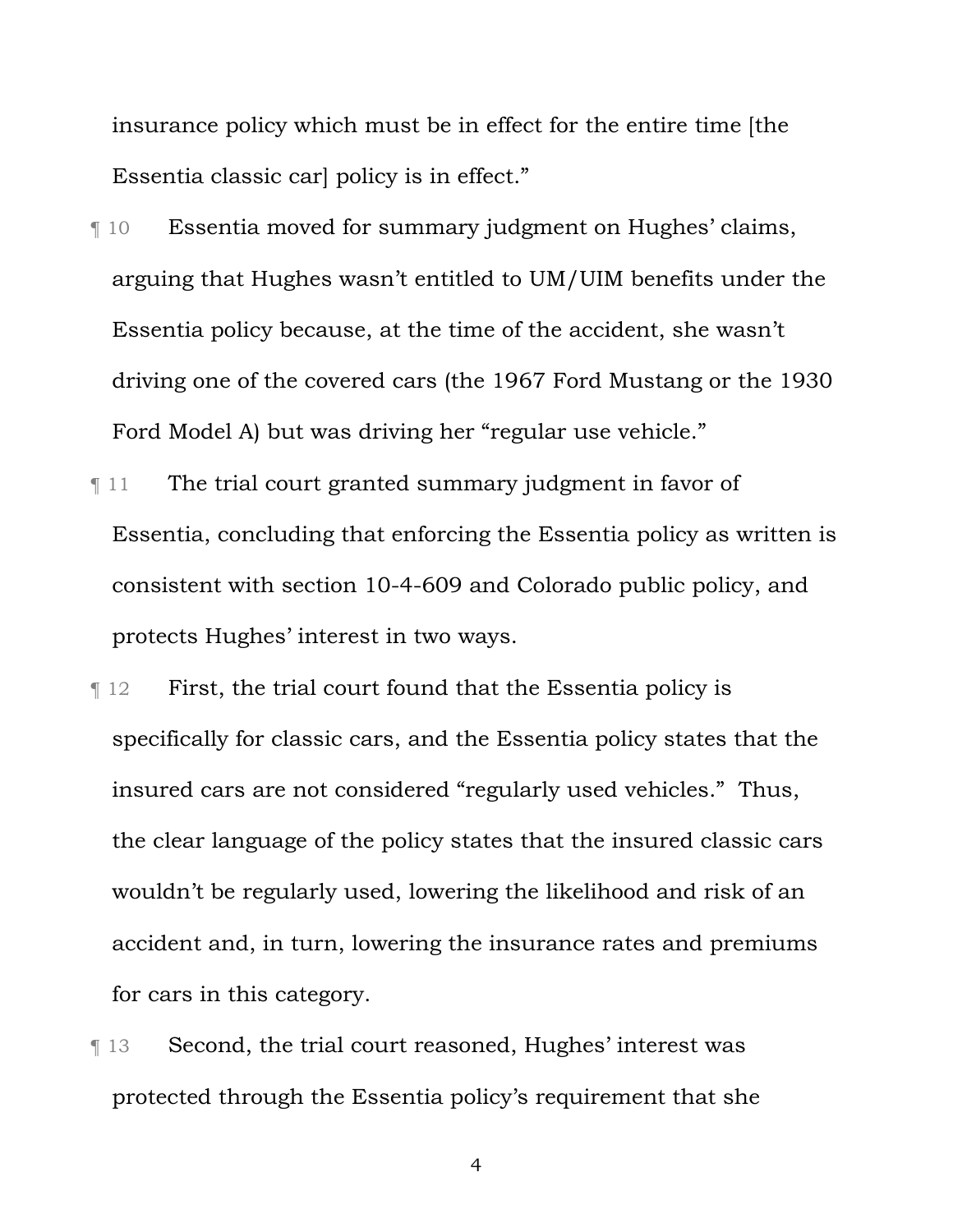maintain a separate and more substantial insurance policy for her regularly used vehicle.

# II. Analysis

¶ 14 Hughes contends that the trial court erred by granting Essentia's motion for summary judgment based on an erroneous application of Colorado law. Specifically, Hughes contends that the policy's exclusion of coverage when the insured is using a "regular use vehicle" (1) directly contradicts the plain language of section 10- 4-609 and (2) violates Colorado public policy. We agree that the trial court erred.

# A. Standard of Review

¶ 15 Because we are reviewing the trial court's grant of summary judgment, we review each contention de novo, applying the same standard as the trial court. *Poudre Sch. Dist. R-1 v. Stanczyk*, 2021 CO 57, ¶ 12. A court may grant a motion for summary judgment when the pleadings and supporting documents establish that there is no genuine issue as to any material fact and that the moving party is entitled to judgment as a matter of law. *See* C.R.C.P. 56(c); *Gibbons v. Ludlow*, 2013 CO 49, ¶ 11.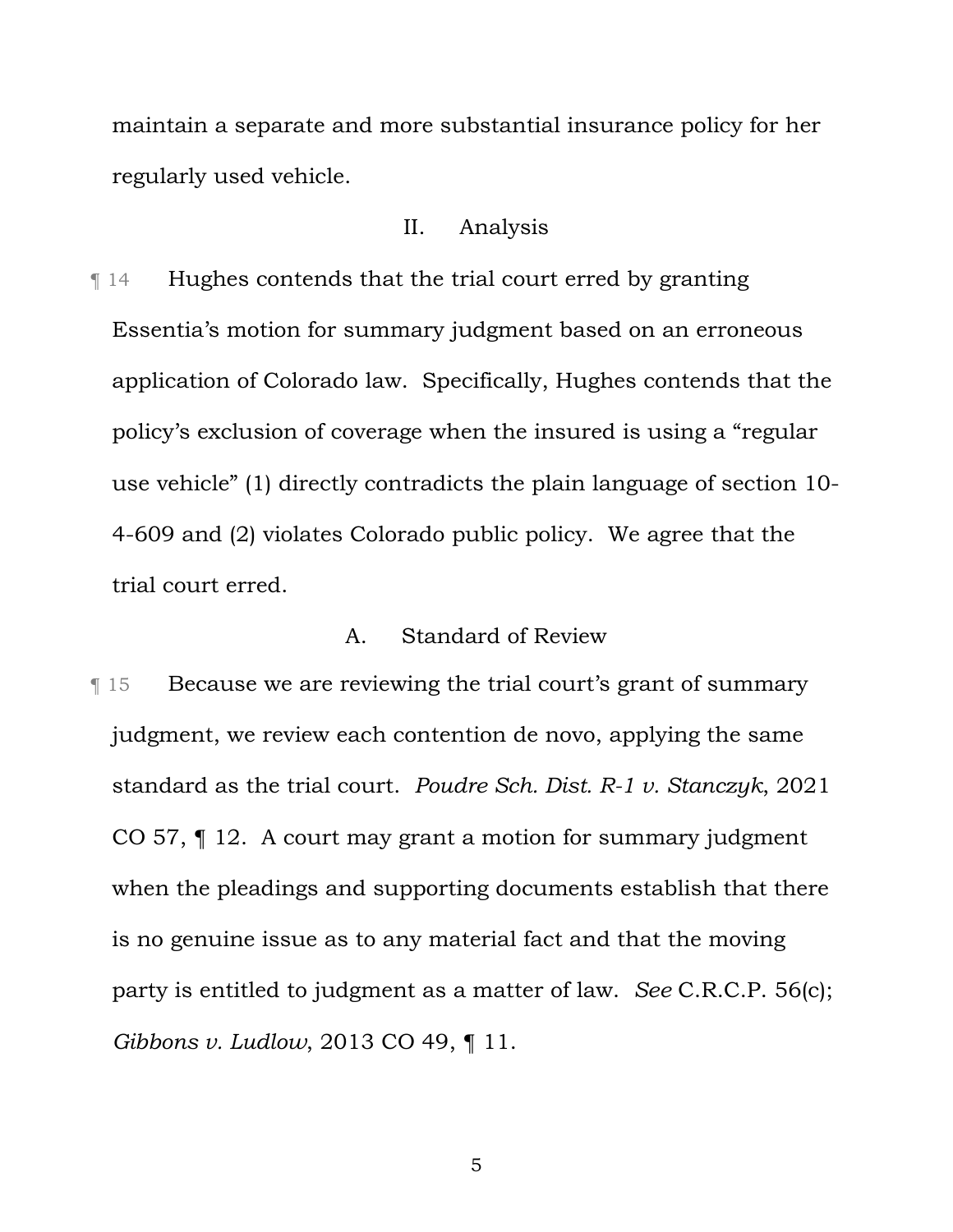### B. Legal Principles

¶ 16 An insurer must offer UM/UIM coverage in an automobile liability or motor vehicle liability policy. § 10-4-609(1)(a); *DeHerrera*, 30 P.3d at 173–74. If the insured purchases UM/UIM coverage, then an insurer must provide those UM/UIM benefits when an insured person is "legally entitled to recover damages from owners or operators of uninsured [or underinsured] motor vehicles." § 10–4–609(1)(a), (4). In other words, an insured is entitled to recover UM/UIM benefits when the at-fault driver either doesn't have any liability insurance or is underinsured. § 10–4–609(4); *DeHerrera*, 30 P.3d at 173–74.

¶ 17 UM/UIM coverage is "in addition to any legal liability coverage and shall cover the difference, if any, between the amount of the limits of any legal liability coverage and the amount of the damages sustained . . . up to the maximum amount of the [UM/UIM] coverage obtained pursuant to this section." § 10-4-609(1)(c); *see Mullen v. Metro. Cas. Ins. Co.*, 2021 COA 149, ¶ 30. Put differently, UM/UIM coverage fills the gap between a tortfeasor's insurance liability limit and the amount of damages sustained by the insured, up to the amount of the UM/UIM coverage purchased. *Mullen*,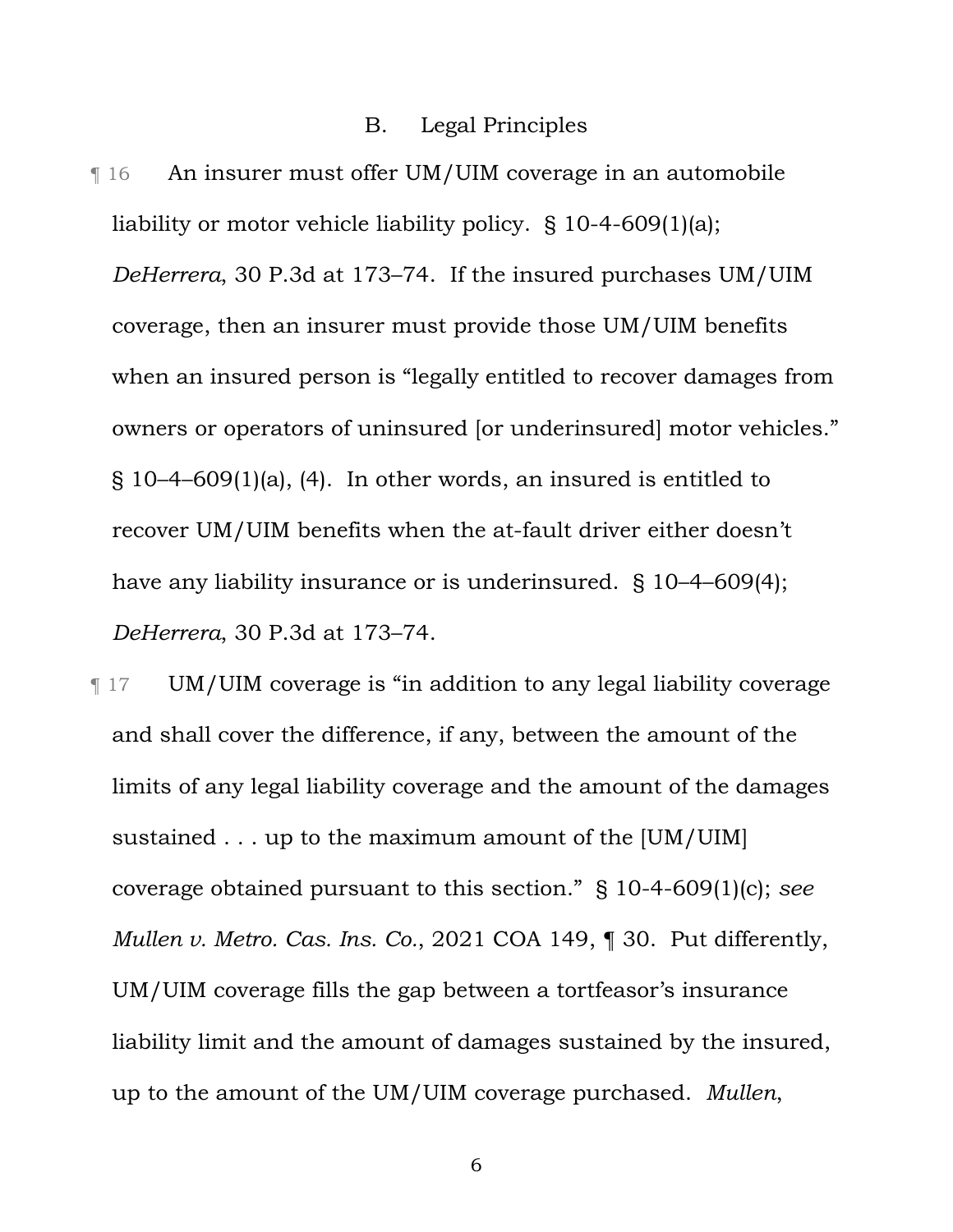¶ 31; *see also Jordan v. Safeco Ins. Co. of Am., Inc.*, 2013 COA 47, ¶ 30.

¶ 18 By enacting section 10-4-609, the General Assembly's purpose was to guarantee the widespread availability to the insuring public of insurance protection against financial loss caused by motorists who are financially irresponsible by failing to carry adequate liability insurance. *Bernal v. Lumbermens Mut. Cas. Co.*, 97 P.3d 197, 201 (Colo. App. 2003). Put differently, the purpose of the UM/UIM statute is to ensure that individuals injured in an automobile accident will be compensated for their losses even if the other motorist is underinsured or uninsured. *Peterman v. State Farm Mut. Auto. Ins. Co.*, 961 P.2d 487, 492 (Colo. 1998).

¶ 19 Our supreme court interpreted the breadth of section 10-4- 609 in *DeHerrera*. In that case, the named insured — DeHerrera had a Sentry insurance policy that provided UM/UIM coverage to DeHerrera, her spouse, and her son who lived with her. 30 P.3d at 169. DeHerrera's son, while riding his off-road motorcycle, was injured in an accident involving a pickup truck driven by a third party. *Id.* The motorcycle wasn't a vehicle covered by the Sentry policy. *Id.* The third-party driver paid the limit of his automobile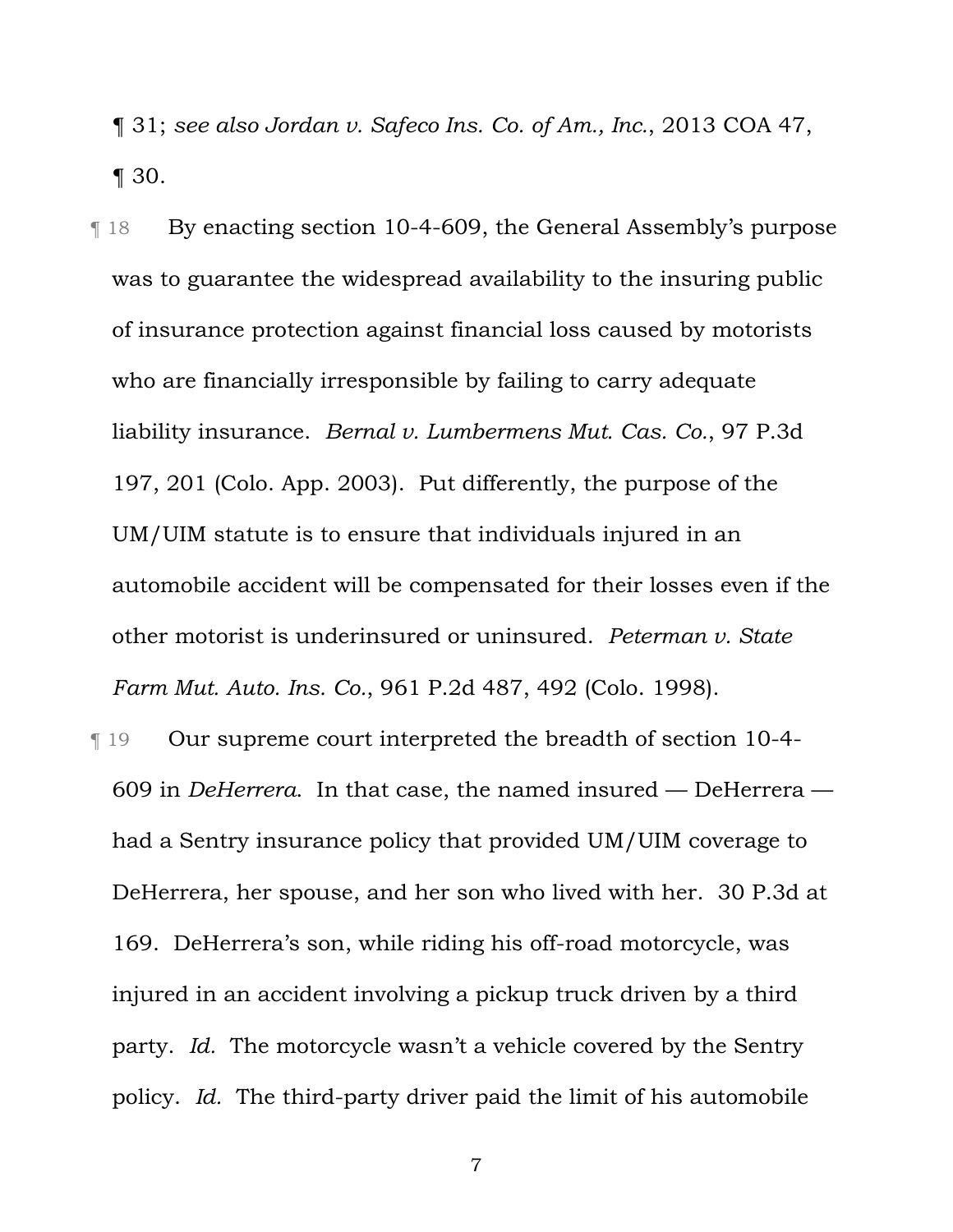liability policy, and DeHerrera made a claim for underinsured motorist benefits under the Sentry policy. *Id.* at 168. Sentry denied coverage, asserting that its policy excluded from coverage persons occupying a vehicle other than a car. The trial court granted summary judgment in favor of Sentry, and DeHerrera appealed. *Id.* at 169. A division of this court affirmed the trial court's decision, concluding that the Sentry policy unambiguously denied UM/UIM coverage to an insured who is neither a pedestrian nor an occupant of a car.

¶ 20 Our supreme court reversed, determining that section 10-4- 609 mandated coverage irrespective of the vehicle occupied by the insured at the time of injury because the statute provides coverage for *persons*, not vehicles. *Id.* at 175. In reaching this conclusion, the supreme court noted that "[t]he UM/UIM statute contains no provisions excluding protection for an insured based on the kind of vehicle an insured occupies at the time of injury." *Id. DeHerrera* goes on to say that

> UM/UIM coverage, if not waived by the named insured, must protect "persons insured thereunder who are legally entitled to recover damages from owners or operators of uninsured motor vehicles." § 10–4–609(1).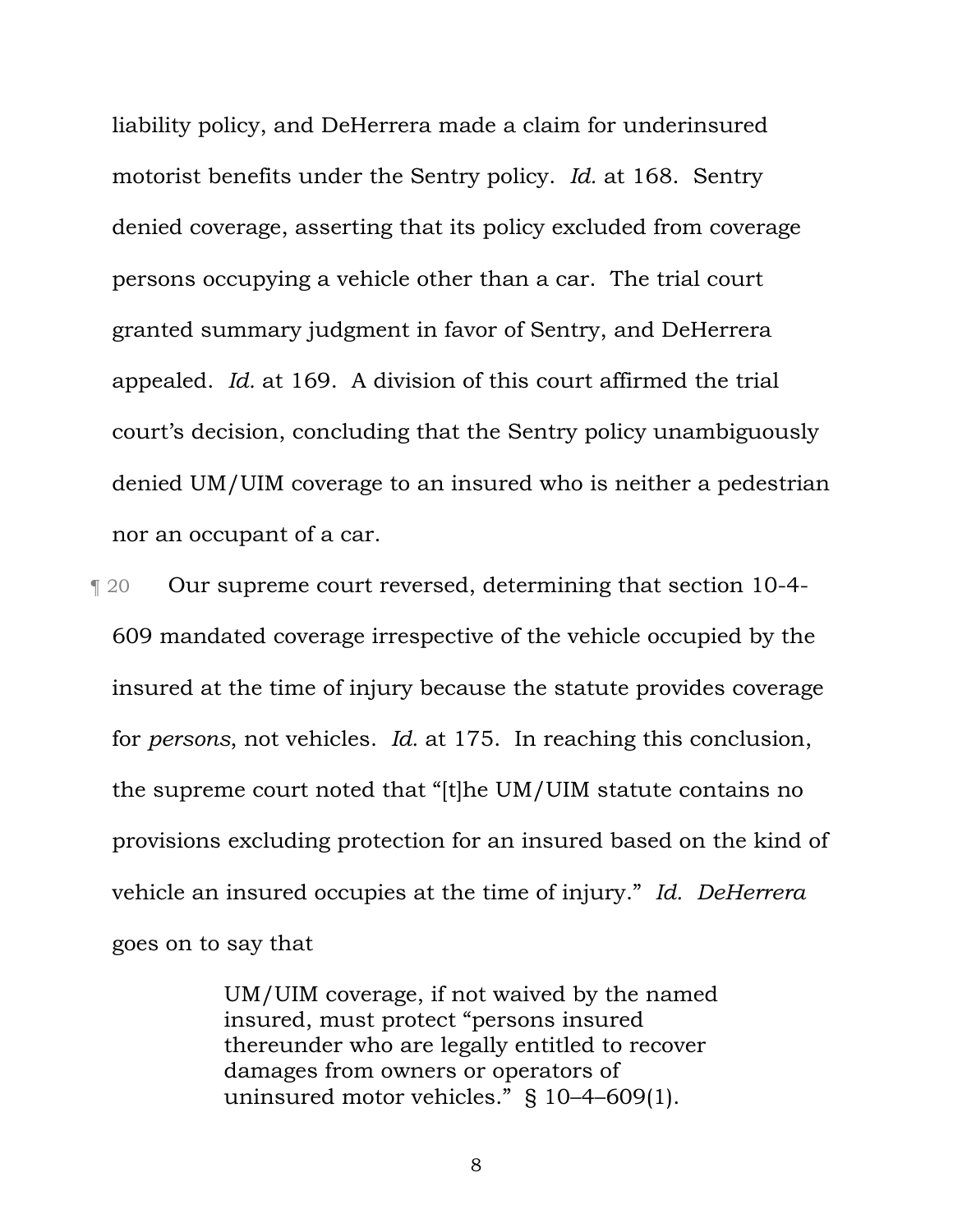This phrase, "'persons insured thereunder' means that insurers must provide UM/UIM coverage for the protection of *persons* insured under the liability policy that the insurer is issuing." *Aetna Cas. & Sur. Co. [v. McMichael]*, 906 P.2d [92,] 97 [(Colo. 1995)] (emphasis added). *Thus, the statute provides coverage for persons; it does not place geographical limits on coverage and does not purport to tie protection against uninsured motorists to occupancy in any kind of vehicle*.

*Id.* (emphasis added).

¶ 21 Against this backdrop, we turn to the Essentia policy at issue in this case.

### C. Essentia's UM/UIM Provision

**The UM/UIM provision in the Essentia policy states that** Essentia will pay for damages resulting from an accident with an uninsured or underinsured motorist that the "insured" is legally entitled to recover. "Insured" is broadly defined as including (1) "[y]ou or a 'family member' while using or 'occupying' 'your covered auto'"; (2) "[y]ou or a 'family member' while not 'occupying' a motor vehicle"; (3) "[a]ny other person while 'occupying' 'your covered auto' with permission from you"; and (4) "[a]ny person, for damages that person is legally entitled to recover because of 'bodily injury' to a person described in this definition in 1., 2., or 3. above."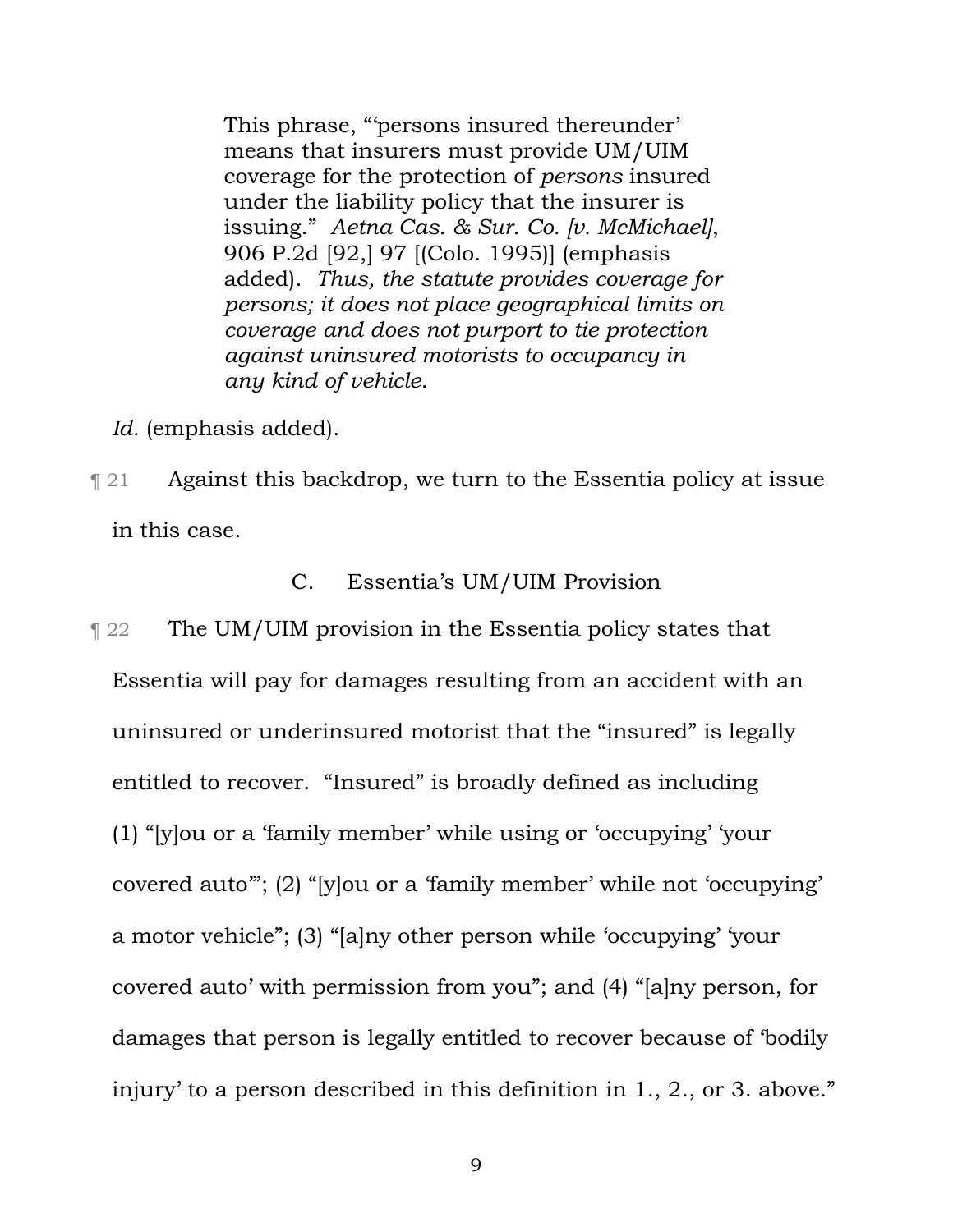The policy also contains an exception that provides that "insured" shall not mean and does not include "you" or "any other person" while operating or using "any vehicle . . . available for the regular use of you, or any person related to you who resides with you, if that vehicle is not 'your covered auto'." In other words, the policy broadly includes members of a household as insured, but excludes them when they are occupying, operating, or otherwise using a "regular use vehicle." We will refer to this as the "regular use vehicle exclusion."

D. The Regular Use Vehicle Exclusion Violates Section 10-4-609 **The regular use vehicle exclusion is squarely contrary to** *DeHerrera*'s central holding: that section 10-4-609 provides coverage for *persons* and doesn't tie protection against uninsured motorists to the insured's occupancy of any particular type of vehicle. *DeHerrera*, 30 P.3d at 175.

¶ 24 Similarly, cases decided post-*DeHerrera* demonstrate that the regular use vehicle exclusion found in the definition of "insured" in the UM/UIM provision of the Essentia policy violates section 10-4- 609. In *Jaimes v. State Farm Mutual Automobile Insurance Co.*, 53 P.3d 743, 744 (Colo. App. 2002), for example, a division of this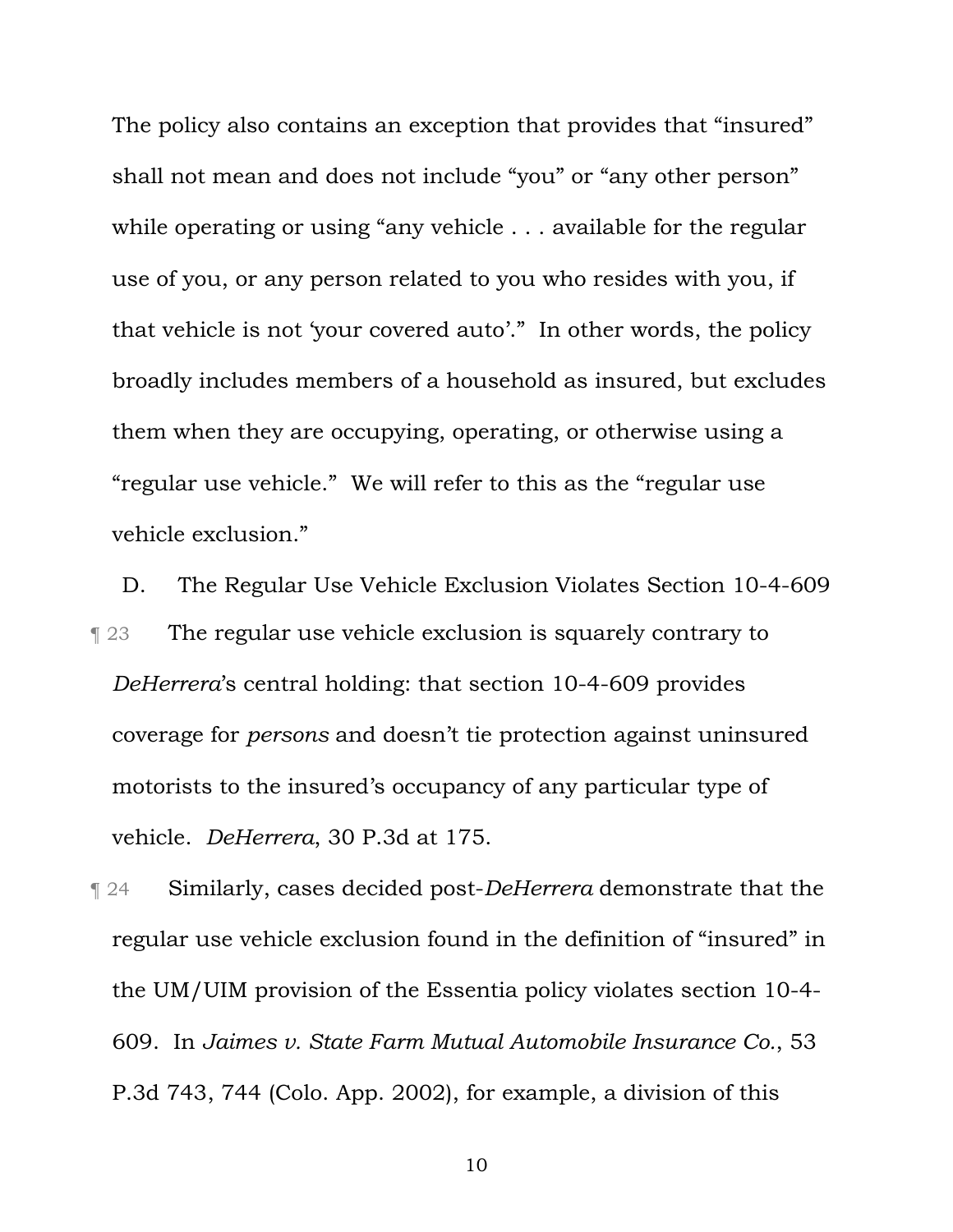court invalidated an "owned but not insured provision" of an automobile insurance policy. The *Jaimes* court recognized that

> [u]nder [section 10-4-609], the status of the insured at the time of the accident, whether the occupant of the insured motor vehicle as operator or passenger, the occupant of a nonowned motor vehicle as operator or passenger, a pedestrian, or the operator of an owned but not insured vehicle, is not germane to the insurer's obligation to provide UM/UIM benefits.

*Id.* at 746-47.

- ¶ 25 In *Bernal*, a division of this court voided a restriction in a business automobile policy purporting to limit UM/UIM coverage to persons occupying owned private passenger automobiles while excluding UM/UIM coverage for persons occupying a company vehicle. 97 P.3d at 203.
- ¶ 26 Essentia argues that because Hughes was able to recover under her Travelers policy — a policy that Essentia required Hughes to have for her "regular use vehicle" — Hughes was essentially protected by Essentia, and therefore Essentia's policy is in line with section 10-4-609. We reject this logic. Even though Essentia required a second policy, Essentia can't escape its own statutorily mandated duty to provide UM/UIM benefits (if the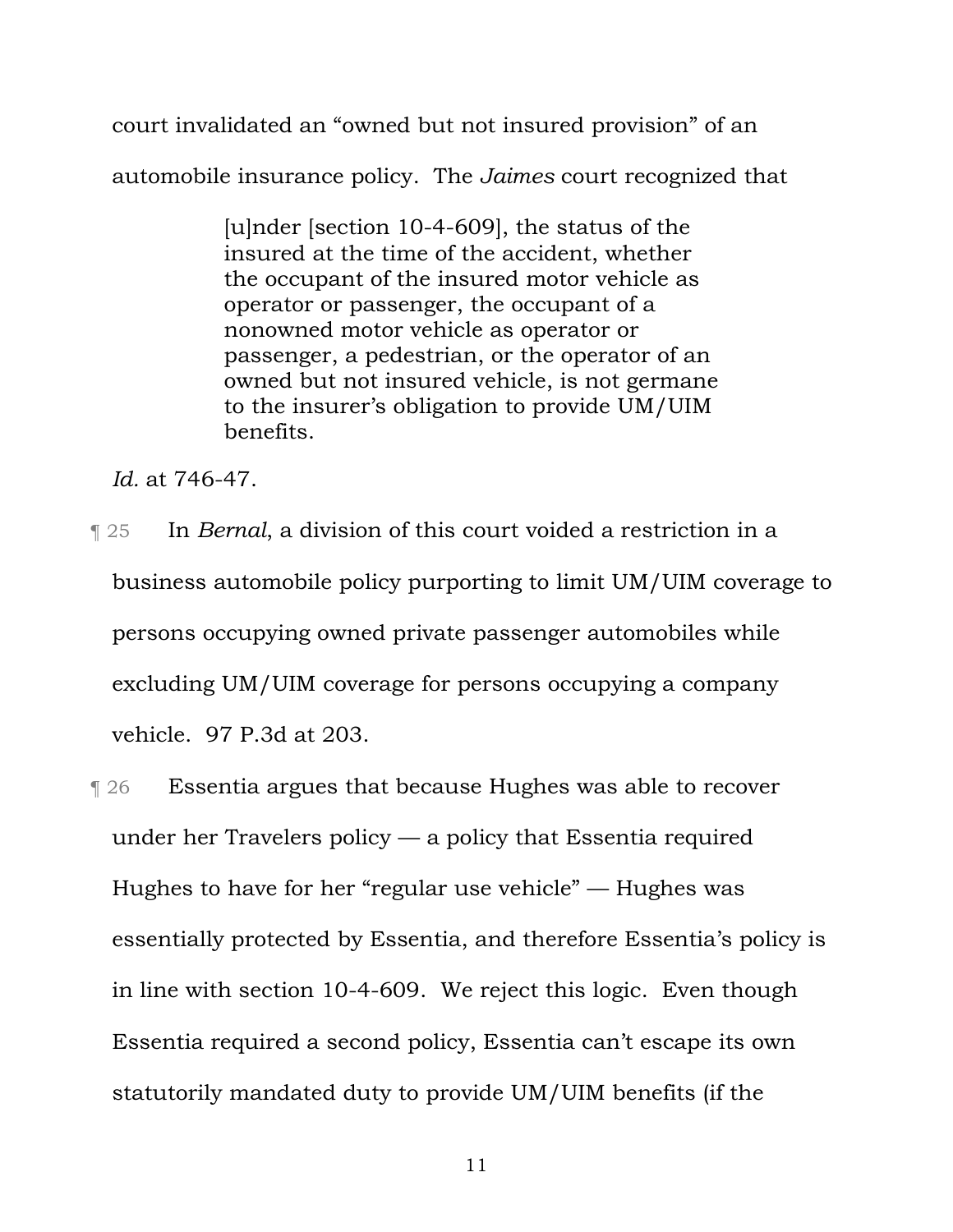policyholder elects to purchase them) to *persons*, rather than cars, by attempting to tie its provided UM/UIM coverage to the occupancy of "your covered auto" (in this case, one of the classic cars). Essentia's urged interpretation is contrary to the central holding of *DeHerrera* — namely, that UM/UIM benefits cover people and can't be tied to the occupancy of a certain vehicle.

¶ 27 We aren't persuaded otherwise by Essentia's reliance on *Jacox v. American Family Mutual Insurance Co.*, 2012 COA 170, and *Rivera v. American Family Insurance Group*, 2012 COA 175, for the proposition that a different outcome is warranted or that *DeHerrera* is subject to a narrower reading. The facts of *Jacox* and *Rivera* are similar, and both cases hold that it is a valid and enforceable limit of uninsured motorist coverage for a policy to cover an insured vehicle for liability while excluding it from UM/UIM coverage.

¶ 28 In *Jacox*, the plaintiff was a passenger in a vehicle when the driver fell asleep at the wheel, resulting in a one-car accident in which the plaintiff was injured. *Jacox*, ¶ 2. The plaintiff filed a suit against the driver that was ultimately settled, and she was able to collect the policy limit for bodily injuries under the driver's automobile insurance policy. *Id.* The plaintiff also sought UM/UIM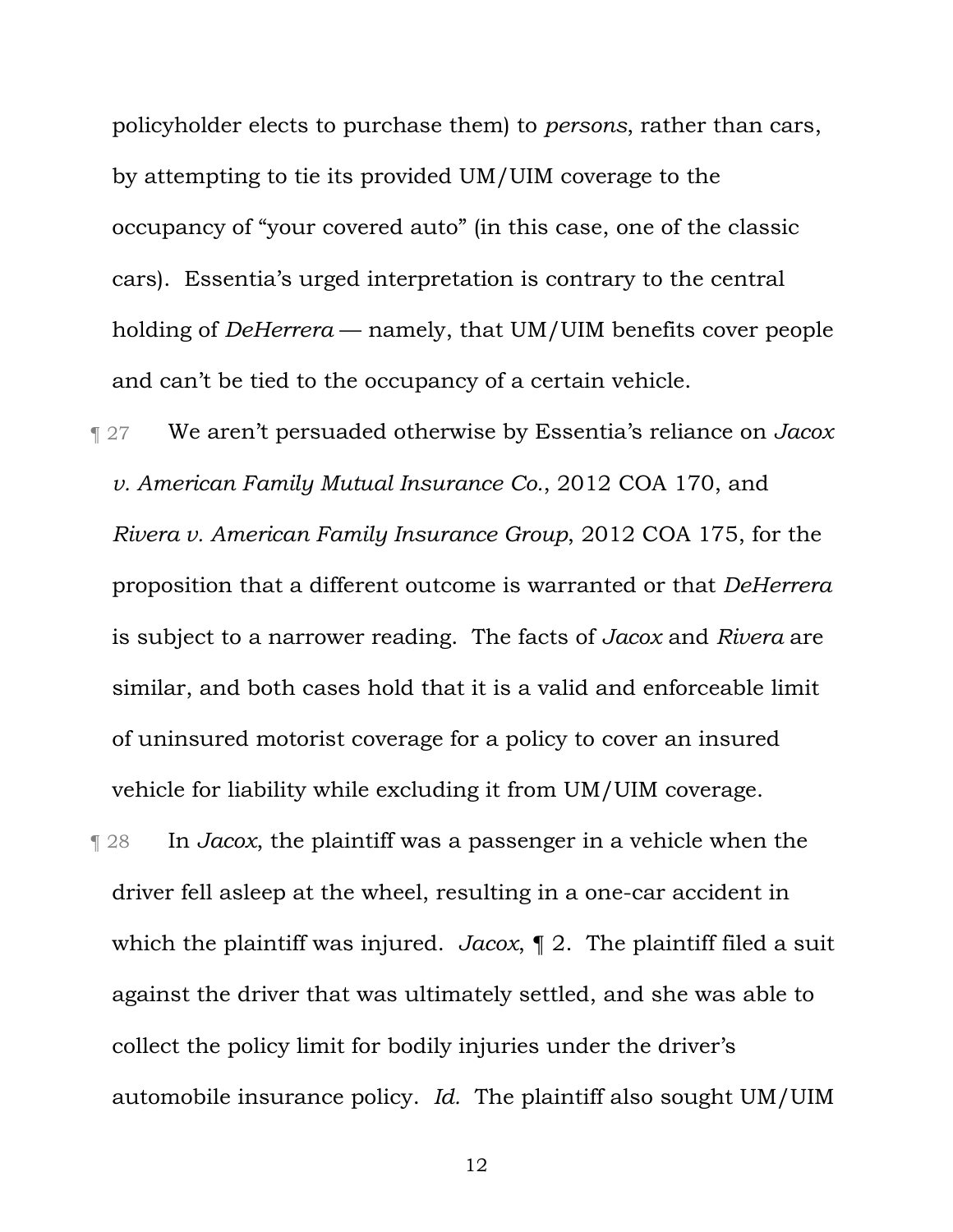coverage under that same policy. The driver's policy contained a UM/UIM exclusion that applied to vehicles "insured under the liability coverage of this policy." *Id.* A division of this court held that the plaintiff wasn't entitled to recover UM/UIM benefits under the driver's policy because the exclusion of a vehicle insured under the liability terms of a policy from uninsured motor vehicle coverage was a valid and enforceable limit of uninsured motorist coverage. *Id.* at ¶¶ 8-29.

¶ 29 Similarly, in *Rivera*, the plaintiff was a passenger in a vehicle when she was injured in a one-car accident in which the driver of the vehicle she was in lost control. *Rivera*, ¶ 2. The driver's automobile insurance policy provided a \$100,000 liability limit and \$100,000 in UM/UIM coverage. *Id.* The policy in *Rivera* contained an exclusion similar to the one in *Jacox*. *Id.* The driver's insurance carrier paid the plaintiff the liability limit. *Id.* at ¶ 3. But that didn't cover the plaintiff's losses, so she sued to recover under the UM/UIM provisions of the driver's policy, contending that the exclusion wasn't enforceable and she was also covered under the UM/UIM section of the driver's policy. *Id.* at ¶¶ 6-7. The division in *Rivera* rejected the plaintiff's effort, holding that "[w]ithin a *single*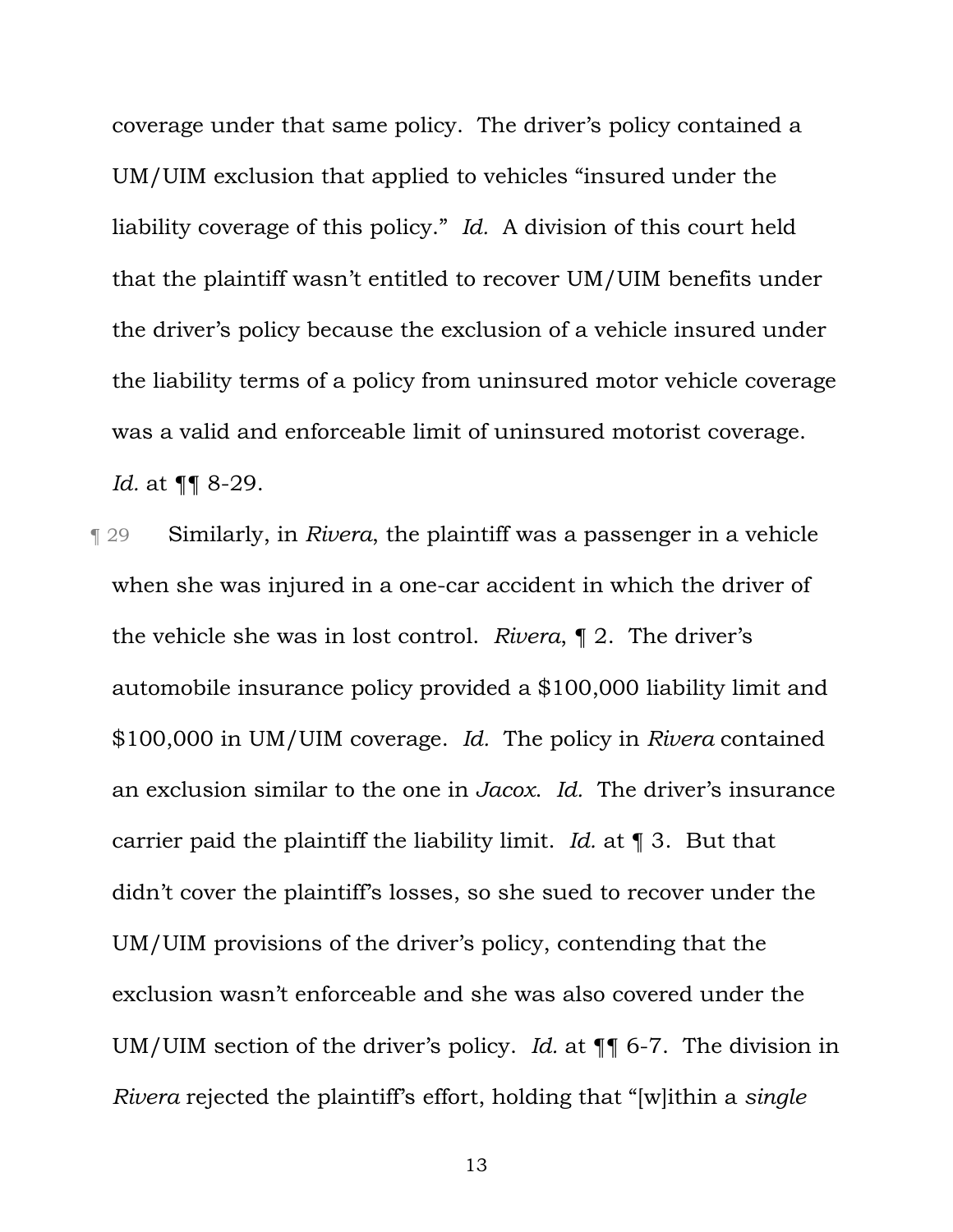policy . . . an insurer and an insured may contract to restrict what types of injury the policy covers — and, thus, may except certain events or conditions from coverage in the first instance — without flouting [section 10-4-609]." *Id.* at ¶ 19; *see also id.* at ¶ 20 ("[B]ecause a named insured would be bound by such a policy, it follows that an injured third-party plaintiff, like Rivera, who is not a named insured but who claims entitlement to UM/UIM coverage only because she was a passenger in a named insured's vehicle, also would be bound by such a policy.").

¶ 30 *Jacox*, *Rivera*, and our case have one thing in common: all three plaintiffs are seeking to obtain coverage they didn't bargain for. Indeed, we concede and fully recognize that what Hughes is seeking is more than she bargained for. But there are two reasons that we aren't persuaded to follow *Jacox* and *Rivera* in this case. First, we are bound by *DeHerrera,* not *Jacox* or *Rivera*; thus, to the extent *Jacox* and *Rivera* support a different outcome, we decline to follow them. *See People v. Gladney*, 250 P.3d 762, 768 (Colo. App. 2010). (For reasons unapparent to us, neither *Jacox* nor *Rivera* discusses or cites — much less distinguishes — *DeHerrera*.)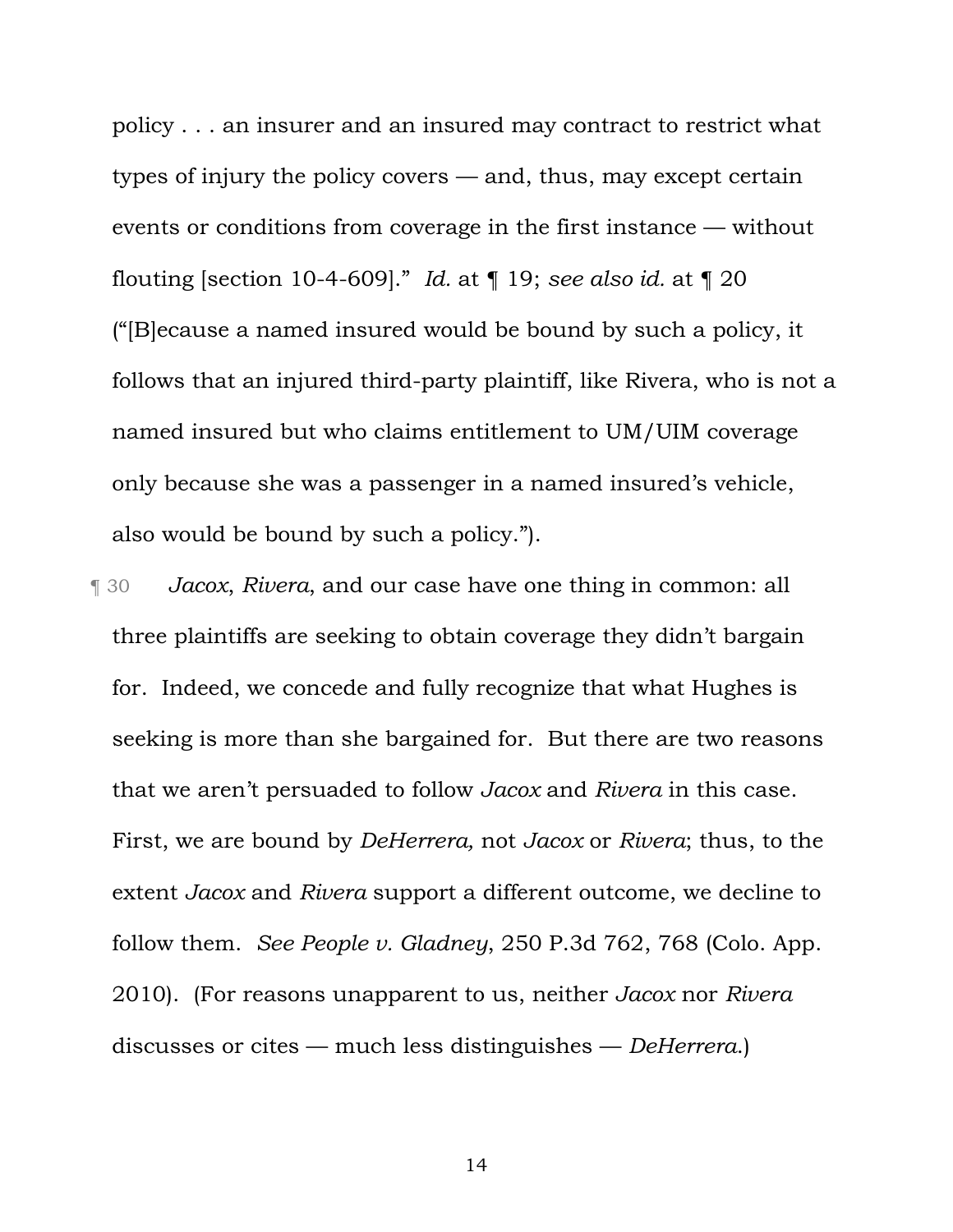¶ 31 Second, *Jacox* and *Rivera* are factually distinct. The plaintiffs in both *Jacox* and *Rivera* were seeking to recover UM/UIM benefits under the *same* policy that insured the vehicle in which they were injured and from which they had already collected under the liability provisions. Here, Hughes isn't seeking to invoke the liability provisions of the Essentia policy, just its UM/UIM benefit. And she is doing so because the at-fault driver's coverage is inadequate, not because of any alleged shortcoming of the Essentia policy itself.

**Term 32** Simply put, under section 10-4-609, as interpreted by *DeHerrera*, Hughes is entitled to recover UM/UIM benefits under the Essentia policy for the injuries she sustained when she was involved in an accident with an underinsured motorist. And because the regular use vehicle exclusion in the Essentia policy violates section 10-4-609, the trial court erred in granting summary judgment in Essentia's favor.

E. Public Policy Doesn't Save Essentia's Regular Use Vehicle Exclusion

¶ 33 Essentia argues that Colorado public policy encourages freedom of contract and that even within the context of statutorily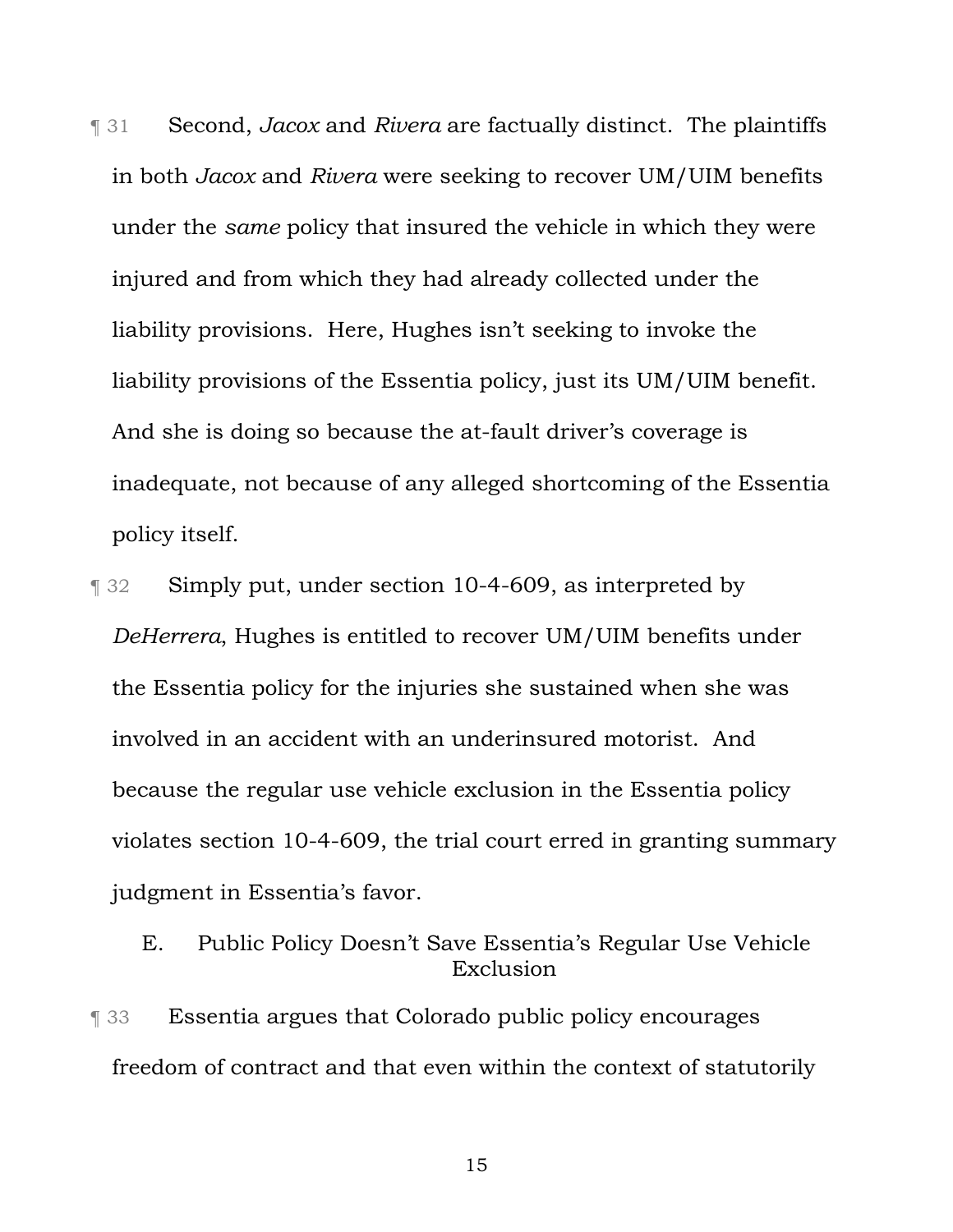mandated insurance, insurance companies must be free to include conditions and exclusions that are not inconsistent with Colorado's mandatory insurance laws. Essentia cites to *Cruz*, 12 P.3d at 312, in support of the proposition that certain exclusions in UM/UIM insurance contracts are permissible in Colorado, including exclusions for a regularly used vehicle that is not insured (and for which no premium is paid) under the policy.

¶ 34 In *Cruz*, the plaintiff was injured in a car accident while on duty as a police officer and driving a car that was assigned for his regular use by the police department. *Id.* at 309. Cruz filed a claim for UM/UIM benefits under his wife's insurance policy. *Id.* The insurer denied the claim based on the "regular use exclusion" contained in Cruz's wife's UM/UIM endorsement, which provided that "[t]his coverage does not apply to bodily injury sustained by a person: . . . . Arising out of the ownership, maintenance, or use of any vehicle other than your insured car . . . which is owned by or furnished or available for regular use by you or a family member." *Id.* A division of this court held that provisions excluding coverage for regularly used cars that are not listed on the policy and for which premiums are not paid are enforceable in Colorado because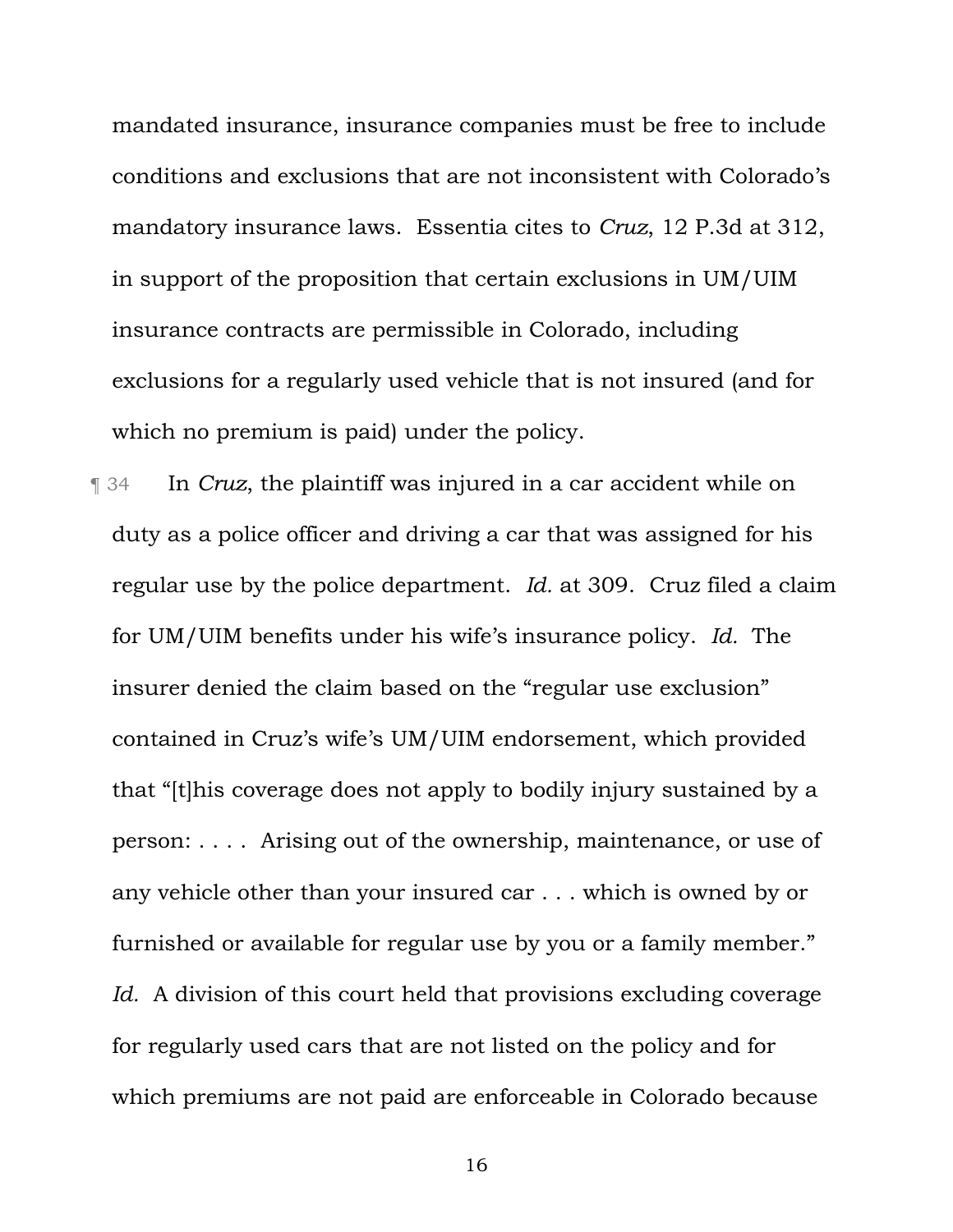they protect the insurer from a situation in which the insured pays only for coverage on one vehicle but regularly drives other vehicles not listed on this policy. *Id.*

¶ 35 However, we aren't persuaded by the analysis in *Cruz* for two reasons. First, *Cruz* was decided before our supreme court's decision in *DeHerrera*, and the portions of *Cruz* that Essentia relies on to support its policy argument conflict directly with *DeHerrera*, which — unlike *Cruz* — is binding on us. *See In re Estate of Ramstetter*, 2016 COA 81, ¶ 40. We see no way to reconcile the holding in *Cruz* with the broad protections outlined in *DeHerrera*. ¶ 36 Second, apart from *Cruz*, it's clear that the Essentia policy limits statutorily mandated coverage under section 10-4-609 by tying the UM/UIM coverage to occupancy in certain vehicles, something that *DeHerrera* explicitly precludes. Whether an insurance policy is void as against public policy depends on whether the provision attempts to "dilute, condition, or limit statutorily mandated coverage." *Terranova v. State Farm Mut. Auto. Ins. Co.*, 800 P.2d 58, 60 (Colo. 1990) (quoting *Meyer v. State Farm Mut. Auto. Ins. Co.*, 689 P.2d 585, 589 (Colo. 1984)). Because the Essentia policy doesn't meet the coverage requirements under